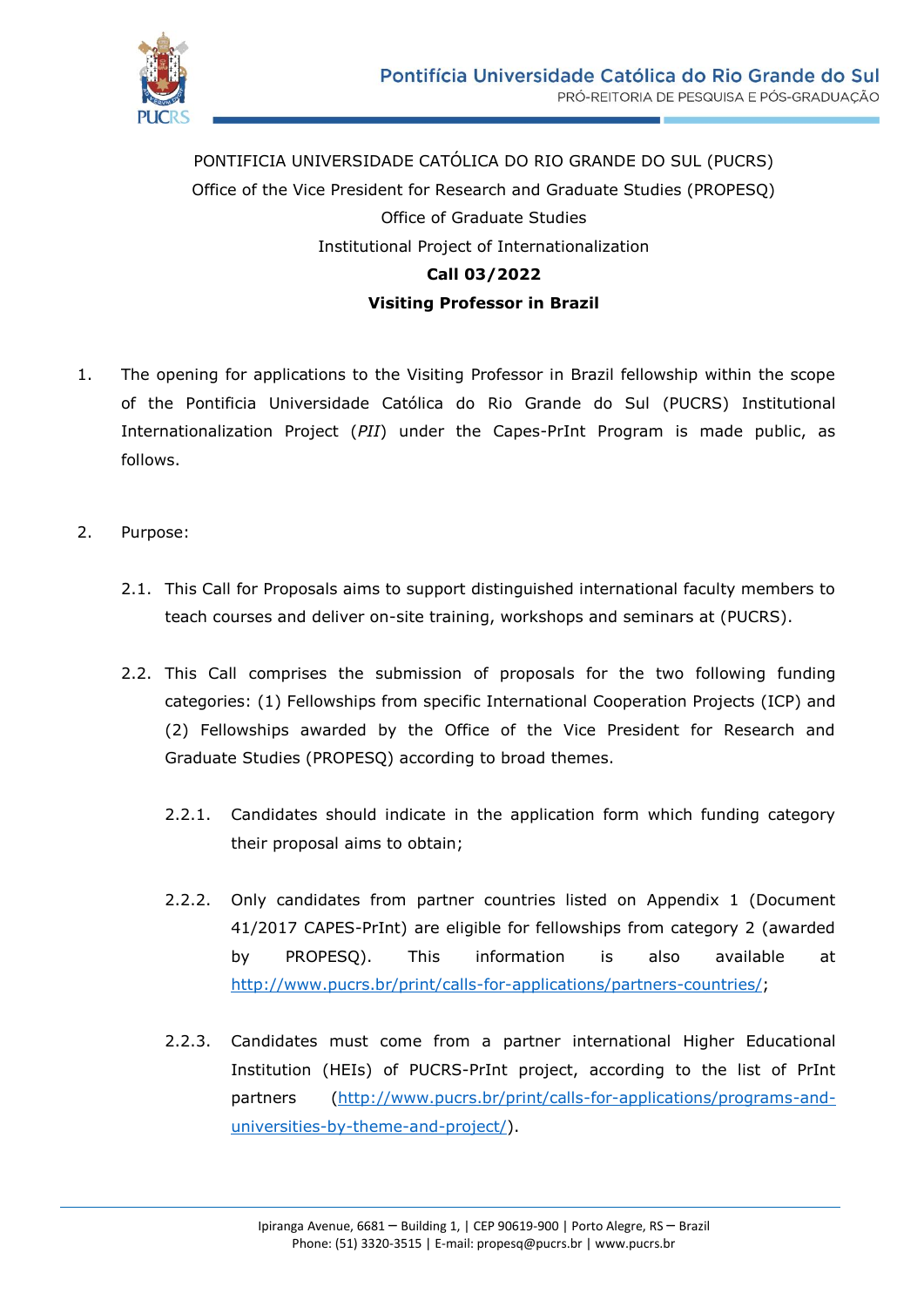

- 2.2.4. For Fellowships from ICPs, the candidate must be already a team member in the team of the specific ICP. For fellowships from the Office of the Vice President for Research and Graduate Studies (PROPESQ), the HEI of the applicant must be in the list of PrInt partners.
- 2.3. The main goals of this call are:
	- 2.3.1. Expand the international collaboration network of PUCRS' Graduate Programs;
	- 2.3.2. Foster and consolidate international collaboration initiatives;
	- 2.3.3. Encourage international partnerships that will effectively contribute to improved academic production from Post-Graduation Programs at PUCRS.
- 3. Available fellowships:
	- 3.1.The number of available fellowships, including their duration and themes are listed in [List](http://www.pucrs.br/print/wp-content/uploads/sites/218/2020/08/Fellowships-Visiting-Professor-in-Brazil_3rd_call.pdf)  [of available fellowship opportunities.](http://www.pucrs.br/print/wp-content/uploads/sites/218/2020/08/Fellowships-Visiting-Professor-in-Brazil_3rd_call.pdf)
- 4. Eligibility criteria:

4.1. Applicants must fulfill the following requirements to be eligible for the fellowship and considered a candidate for evaluation:

- 4.1.1. Have a Doctorate degree (PhD or equivalent);
- 4.1.2. Show relevant scientific/academic productivity, primarily in the last 5 years;
- 4.1.3. Hold a faculty member position in an institution abroad;
- 4.1.4. Applicants currently working as professors or researchers in Brazil will not be considered;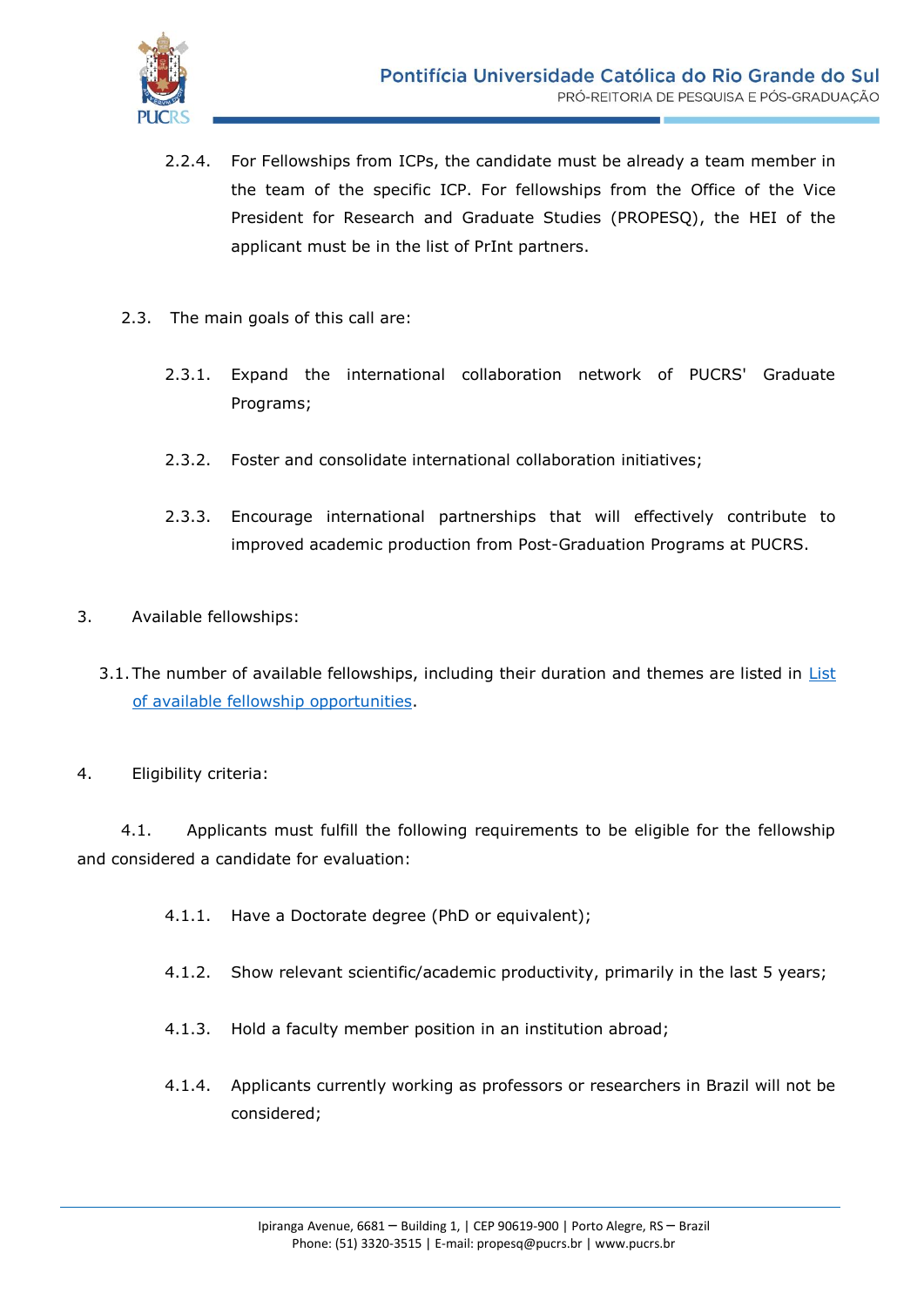

- 4.2. Candidates connected to a PUCRS host professor who can assist during their stay will be preferred.
- 5. Documentation:
	- 5.1. The following documentation is required for application:
		- 5.1.1 **Application Form** completed and signed (Appendix I);
		- 5.1.2 **Plan of activities**, in Portuguese or English (Appendix II).
		- 5.1.3 **Applicant** *curriculum vitae.*
		- 5.1.4 **Letter from the applicant's institution** certifying their agreement with the applicant's plan and length of stay at PUCRS.
		- 5.1.5 **Letter of PUCRS host Graduate Program Coordinator**, certifying their agreement with the applicant's plan and length of stay at PUCRS, containing the following information:
			- I. Name of the applicant;
			- II. Name of host professor at PUCRS;
			- III. Month and year of start and end of stay at PUCRS, according to the period requested in the Application Form.

## 5.1.6 **Photocopy of the Doctorate degree diploma**.

## 5.1.7 **Photocopy of valid passport**.

- 5.2. This documentation should be submitted by email with the required files attached in PDF format to [diretoriapg.print@pucrs.br.](mailto:diretoriapg.print@pucrs.br)
	- 5.2.1. The email subject should include the pursued grant type (Visiting Professor in Brazil), category and to which Cooperation Project it is associated, if applicable.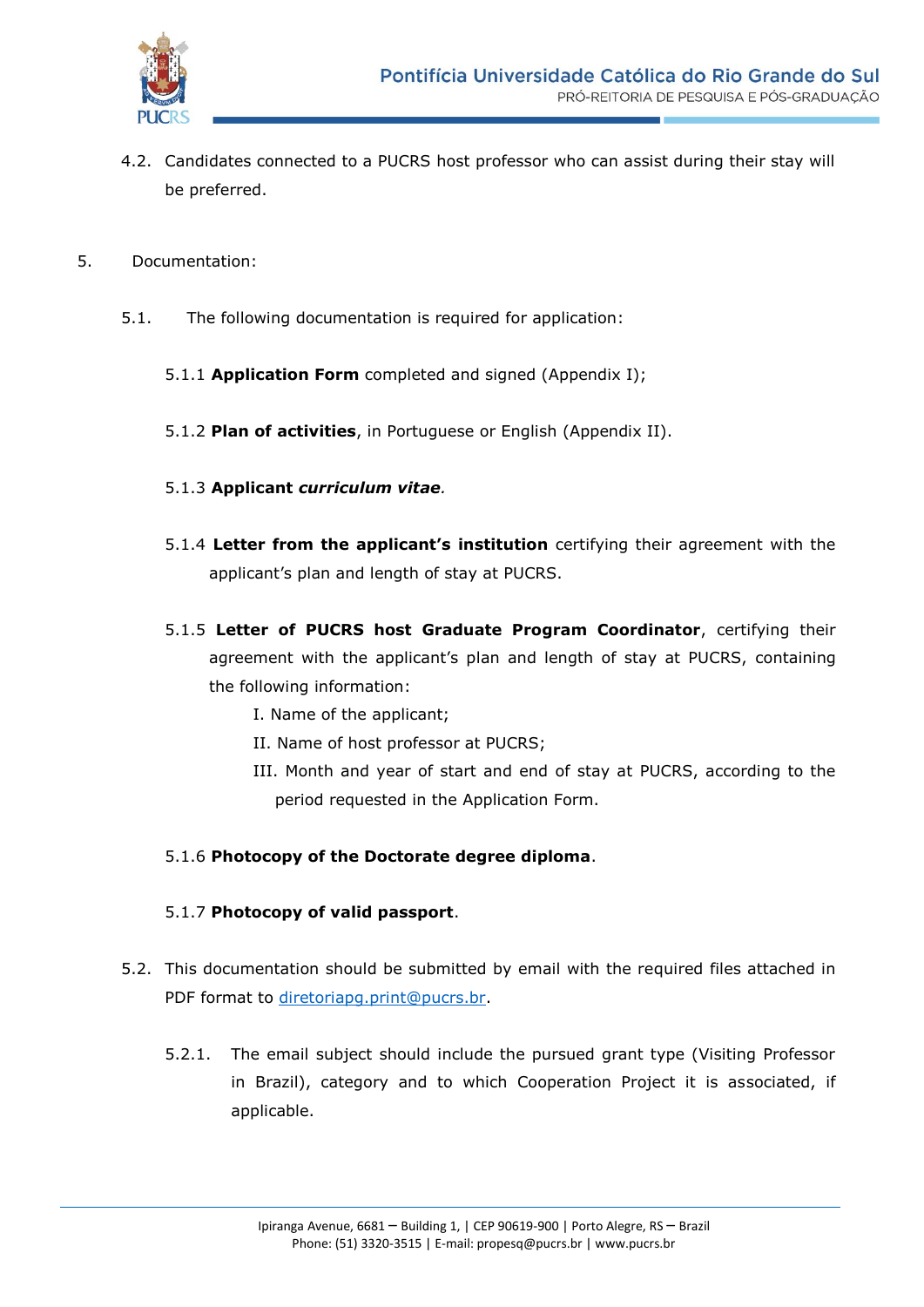

- 6. Schedule
	- 6.1. The schedule for fellowships starting in **June, July and August 2022** as follows:

| <b>Activity</b>       | <b>Dates</b>          |
|-----------------------|-----------------------|
| Submission            | Feb 11- Mar 07, 2022  |
| Confirmation          | Mar 08, 2022          |
| Analysis of proposals | Mar 09 - 28, 2022     |
| Preliminary results   | By Mar 29, 2022       |
| Appeals               | Mar 30 - Apr 01, 2022 |
| Final results         | By Apr 4, 2022        |
| Nomination            | Apr 5 - 13, 2022      |

- 7. Review process:
	- 7.1. Proposals will be reviewed as follows: The Office of Graduate Studies will check the applicants' documentation upon receipt. An evaluation committee comprised of members designated by the PII management group will analyze the applications relevance and decide on the selection and classification of proposals.
	- 7.2. Proposals will be evaluated and classified according to the following criteria:
		- 7.2.1. Quality, regularity and relevance of applicant's scientific production in regard to the Cooperation Project or PII Themes they are associated, according to the type of award requested (categories 1 or 2, as cited on item 2.2 of this Call);
		- 7.2.2. Applicant's expertise in the proposal academic field;
		- 7.2.3. Applicant's availability to contribute as co-supervisor to post-graduate students, if applicable;
		- 7.2.4. Plan of activities feasibility, taking into account the length of stay and available infrastructure;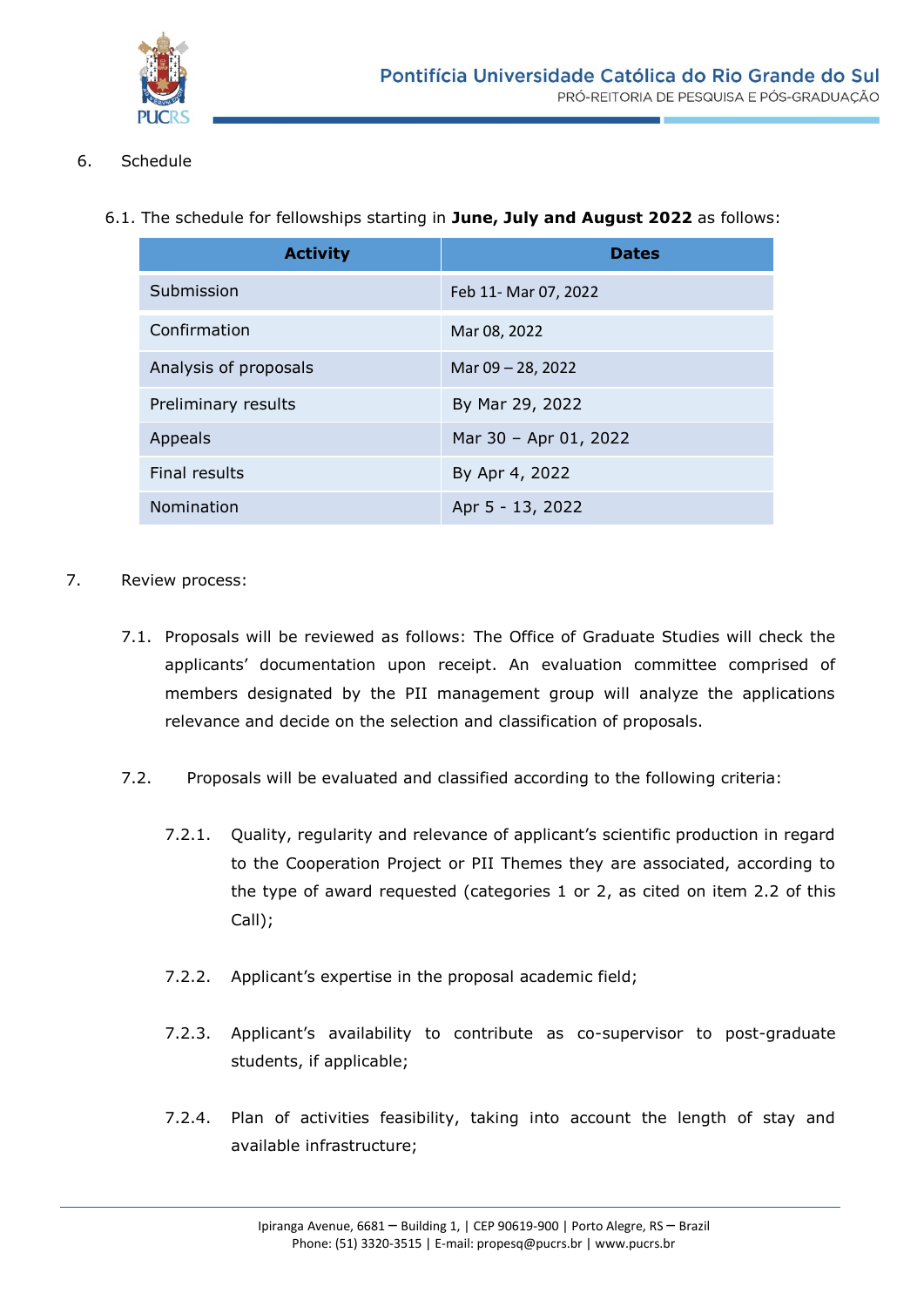

2.5. Results and repercussions of visit within PII goals;

- 7.2.6. Relevance of the proposed Plan of Activities for the internationalization of PUCRS the Pos-graduate Programs;
- 7.2.7. Agreement between candidates' expertise and the activities and goals.
- 8. Award:
	- 8.1. The applications recommended for an award or declined for funding will be notified as follows:
		- 8.1.1. Proposals awarded with fellowships from Cooperation Projects will be listed at [http://www.pucrs.br/print/calls-for-applications/;](http://www.pucrs.br/print/calls-for-applications/)
		- 8.1.2. Proposals awarded with fellowships from the Office of the Vice President for Research and Graduate Studies (PROPESQ) will be listed at [http://www.pucrs.br/print/calls-for-applications/;](http://www.pucrs.br/print/calls-for-applications/)
- 9. Appeals:
	- 9.1. Applicants may appeal the final decision by sending an email to [diretoriapg.print@pucrs.br](mailto:diretoriapg.print@pucrs.br) within 3 days of award announcement.
	- 9.2. Appeals will be analyzed by the PII Manager Group at PUCRS.

## 10.Awardee Benefits:

- 10.1. Financial support and benefits will be awarded according to Call 41/2017 Capes-PrInt – Financed Items of Scholarship in Brazil (available at [http://www.pucrs.br/print/calls-for-applications/\)](http://www.pucrs.br/print/calls-for-applications/).
- 10.2. Applicants are not entitled to any other benefits than those described in the document mentioned above.
- 10.3. Benefits are not extensive to dependents.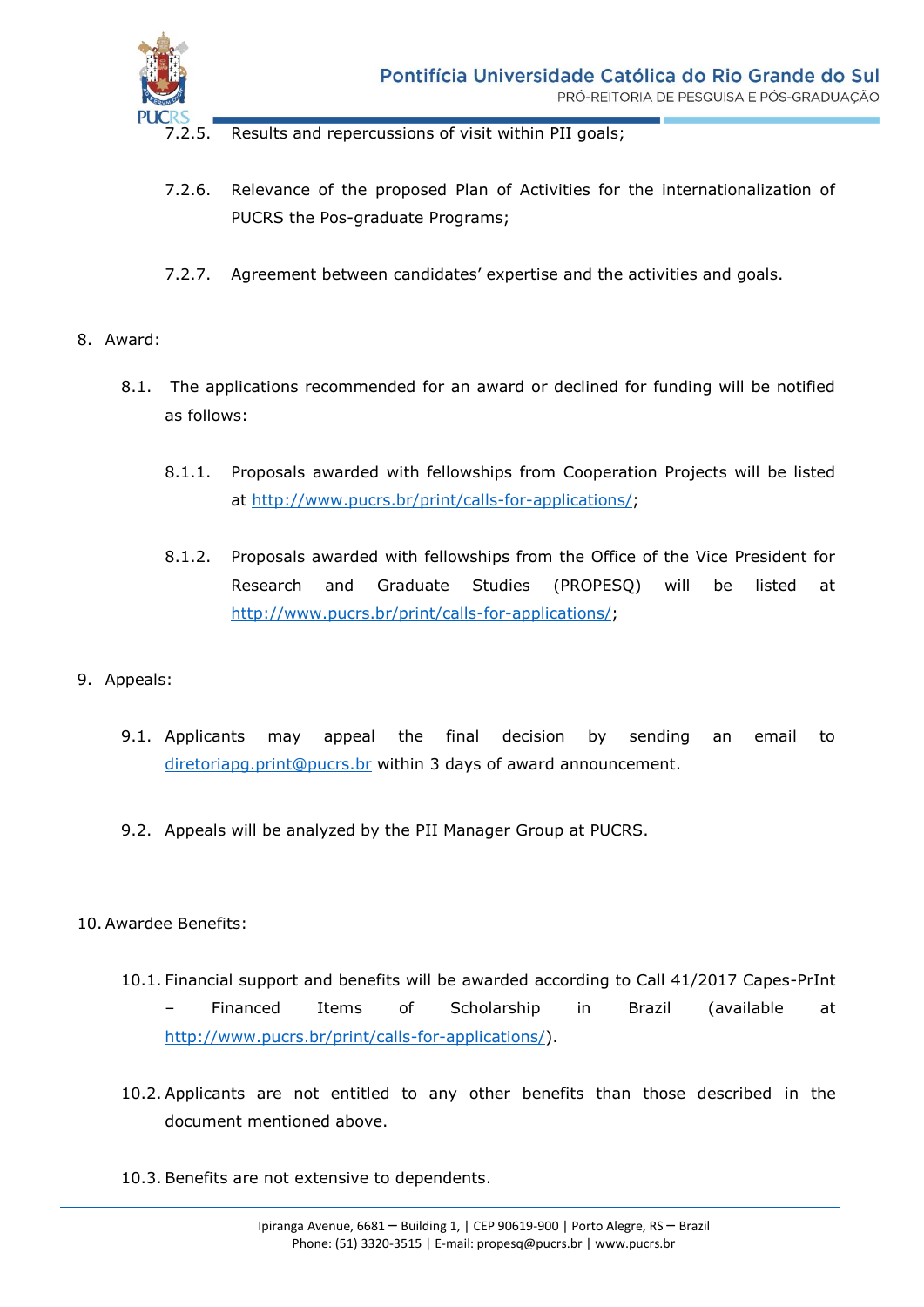

- 10.4. The Medical, Dental and Pharmaceutical assistance of internationals in Brazil will be carried out by the Unified Health System (SUS), as per the agreement signed between the Ministries of Foreign Affairs (MRE) and the Ministries of Health, on January 25, 1994.
- 10.5. CAPES will not reimburse airfare costs that are not in accordance to program's rules and will not grant tickets to spouses of dependents.
- 11. Awardee Obligations:
	- 11.1. To obtaining the appropriate visa to come to Brazil. The type of visa will depend on the activities to be developed. The visa must be valid for the period of the applicant's stay in Brazil;
	- 11.2. To ensure that the planned activities are executed as proposed in the Plan of Activities;
	- 11.3. The awardee is expected to engage in activities such as seminars and conferences or preparation of written documents regarding their visit to help disseminate and foster knowledge about the PUCRS PII;
	- 11.4. Seminars and conferences must be presented in English. Exceptionally, Spanishlanguage native speakers may use Spanish.
	- 11.5. When disclosing results from their stay, awardees should mention the financial support received through the PUCRS Institutional Internalization Program granted by CAPES-PrInt Call N° 41/2017;
	- 11.6. To present a final report of activities including copies of the generated products, such as defense papers, seminars delivered and other documents that could support the visit productivity and impact. Upon conclusion of their visit, the awardee should submit a final report to [diretoriapg.print@pucrs.br](mailto:diretoriapg.print@pucrs.br) within 3 months;
	- 11.7. Applicants will not be entitled to receiving financial aid from other Brazilian agencies or entities cumulatively.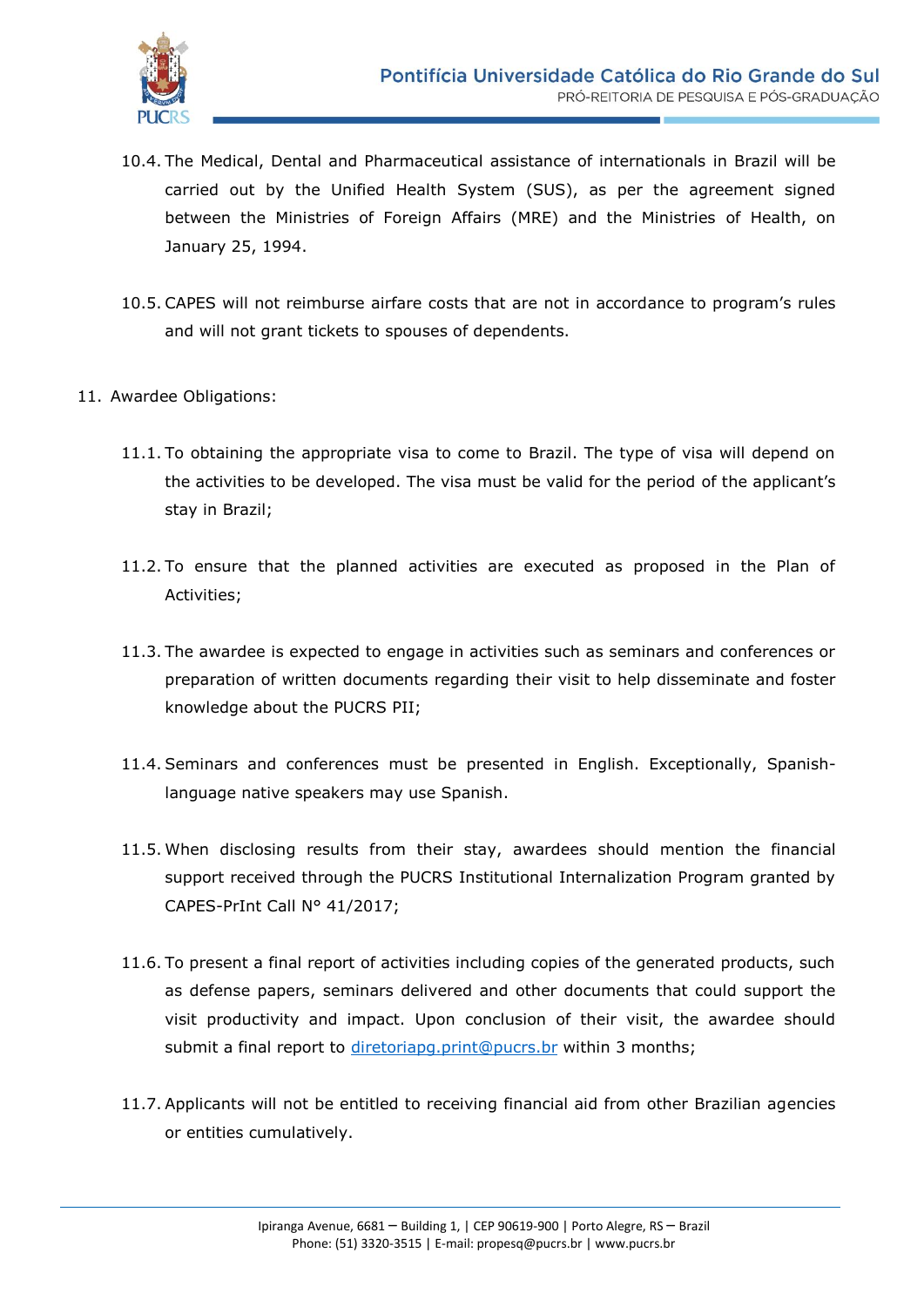

- 12. Host professor obligations:
	- 12.1. To work closely with the visiting scholar and ensure that PUCRS guidelines and standards are followed.
	- 12.2. To be the interlocutor between the Office of Graduate Studies at PROPESQ or CAPES and the awardee.
	- 12.3. Ensure the Plan of activities is executed as planned.
	- 12.4. Promptly report any problems or irregularities to the Office of Graduate Studies at PROPESQ.
	- 12.5. If the need to suspend the fellowship arises, promptly inform the Office of Graduate Studies at PROPESQ, explaining and justifying such demand.
	- 12.6. To assist the visiting professor in issues he/she might encounter related to their visit to Brazil, including:
		- 12.6.1. Visa application;
		- 12.6.2. Registration at the National Registration of Foreigners RNE (at *Polícia Federal*/Federal Police Department), if applicable;
		- 12.6.3. Registration at *Cadastro de Pessoa Física* (CPF) (at *Receita Federal*/Internal Revenue Service), if applicable;
		- 12.6.4. Opening of a bank account, if applicable;
		- 12.6.5. Housing and health services matters.
- 13. Final Considerations:
	- 13.1. After the award announcement, the Office of Graduate Studies will register the awardee at the Brazilian funding agency supporting the fellowship, CAPES. CAPES will contact the awardee and require additional registration and agreement signature.